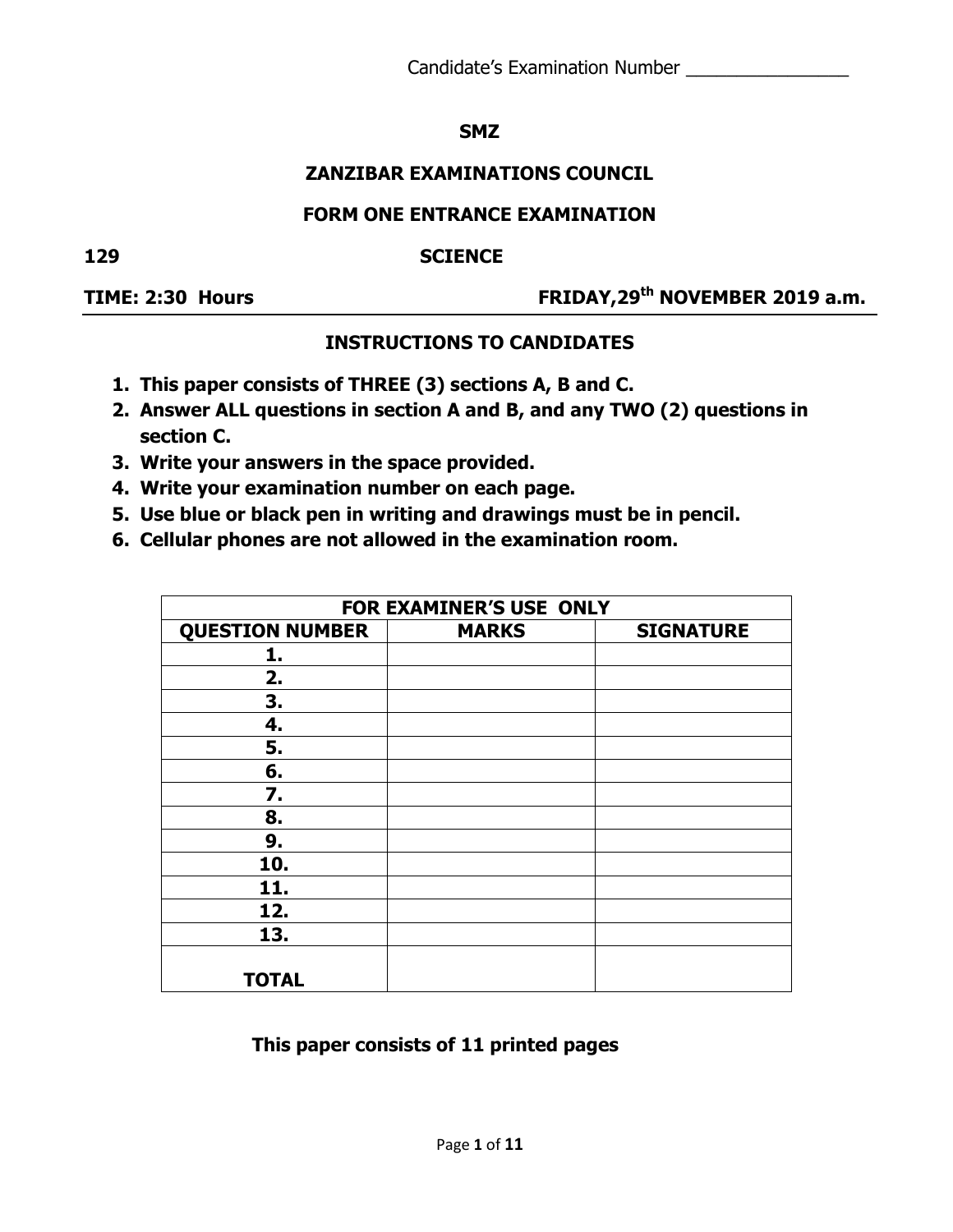# **SECTION A: (30 MARKS)**

Answer **ALL** questions

1. Choose the correct answer from the given alternatives and put its letter in the box below the questions.

| i.    | It is an STI infection<br>A: Cholera<br>Malaria C: Gonorrhoea D: Cold<br>B:                                                                                                                 |
|-------|---------------------------------------------------------------------------------------------------------------------------------------------------------------------------------------------|
| ii.   | Ribs and lungs are organs in<br>A: Respiratory system<br>Digestive system<br>B:<br>C: Nervous system<br>Skeletal system<br>D:                                                               |
| iii.  | An attractive part of a flower<br>A: Filament<br><b>B:</b> Stalk<br>C: Sepal D: Petal                                                                                                       |
| iv.   | A liquid has<br>A: Fixed shape<br>High boiling point<br>B:<br>Fixed volume<br>C: Changing meniscus<br>D:                                                                                    |
| v.    | The cochlea is found in<br>A: Inner ear B: Outer ear C: Middle ear D: Semi circular canals                                                                                                  |
| vi.   | The drugs for an HIV positive person is<br>C: AIDS<br>A: VCT<br>B: ARV<br>D:<br><b>ICT</b>                                                                                                  |
| vii.  | Nitrogenous waste products are removed from the body by<br>B:<br><b>Nose</b><br>C:<br>Liver<br>A: Heart<br>D:<br>Kidney                                                                     |
| viii. | The first leaf of a seed is<br>B: Cotyledon C: Plumule D:<br>A: Testa<br>Radicle                                                                                                            |
| ix.   | A submarine can float or sink because<br>It is heavier than water<br>A: It is lighter than water<br>B:<br>$C:$ It is designed to float or sink $D:$<br>It can fill air or water in its tank |
|       |                                                                                                                                                                                             |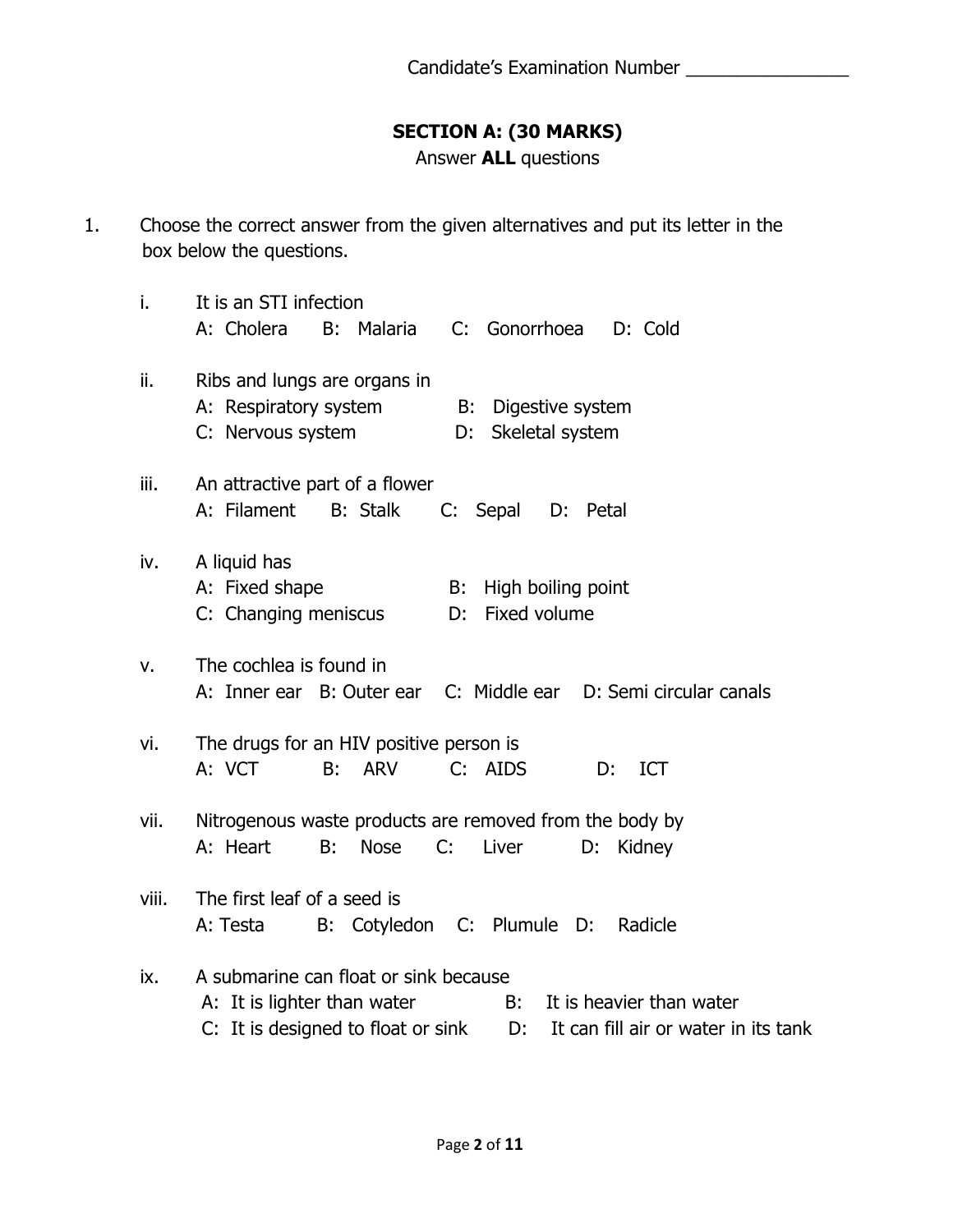- x. The role of an iris in an eye is
	-
	- A: To reflect the light B: To change the size of a pupil
	- C: To direct the light rays D: To keep the image

Answers

|  | iii | IV | $\mathsf{I} \mathsf{V}$ | VĪ | vii | viii | $\mathbf{I} \mathbf{X}$ |  |
|--|-----|----|-------------------------|----|-----|------|-------------------------|--|
|  |     |    |                         |    |     |      |                         |  |

2. Match the sentences in **LIST A** with a correct response from **LIST B.** Write the letter in the box below the questions.

| <b>LIST A</b>                    | LIST B.                                      |
|----------------------------------|----------------------------------------------|
| i. Blood fluid                   | A. Cells in series                           |
| ii. Omnivorous                   | B. Water, light, carbon dioxide, chlorophyll |
| iii. Pollination                 | C. Plasma                                    |
| iv. Electric current             | D. Sore throat and dark skin                 |
| v. $V = V_1 + V_2 + V_3 + \dots$ | E. Thicker at the middle                     |
| vi. Effort                       | F. Thinner at the middle                     |
| vii. Photosynthesis              | G. Condensation                              |
| viii. Diptheria                  | H. Eat grasses and meat                      |
| ix. Convex lens                  | Eat meat<br>L.                               |
| x. Rainfall formation            | J. Conservation                              |
|                                  | K. Ammeter                                   |
|                                  | L. Pollen to anther                          |
|                                  | M. Pull or push                              |
|                                  | N. Pollen to stigma                          |
|                                  |                                              |

#### Answers

|  | $\mathbf{1}$<br> |  | <br>$\mathbf{u}$<br>. | 1.111 |  |
|--|------------------|--|-----------------------|-------|--|
|  |                  |  |                       |       |  |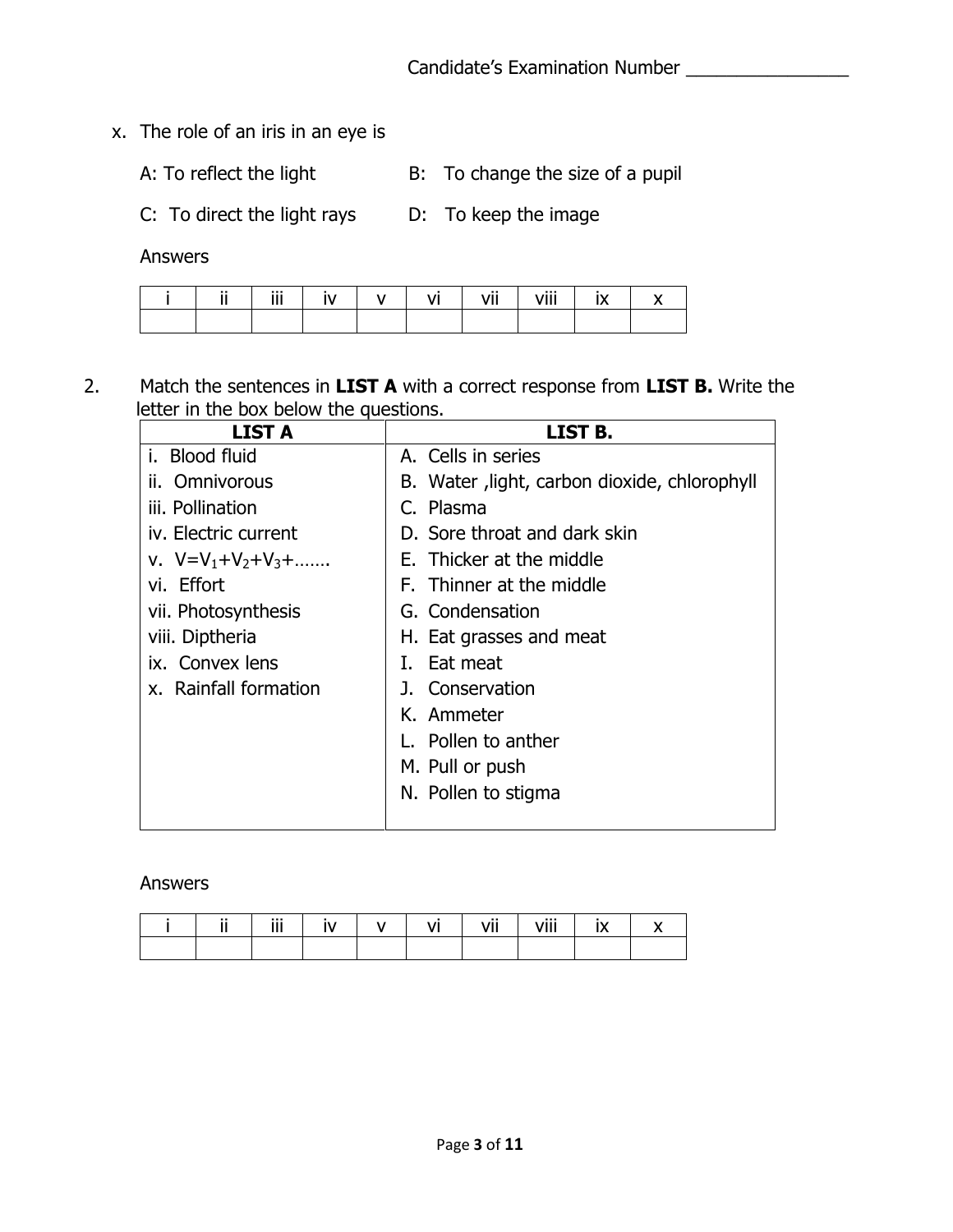- 3. For each statement write **T** if the sentence is **TRUE** and **F** if the sentence is **FALSE** Write the answers in the table below the questions.
	- i. The sun is an artificial source of light.
	- ii. Marasmus is caused by lack of protein.
	- iii. Puberty is the change from child hood to adult hood
	- iv. The oviduct produces ova.
	- v. The process of photosynthesis takes plant in the plant leaf.
	- vi. The current flows only when there is a closed circuit.
	- vii. Duodenum is the first part of small intestine.
	- viii. Image in human eye is formed in the iris
	- ix. Dynamite is the best method of fishing.
	- x. Ureter transports urine from kidneys to urinary bladder.

Answers

|  | $\cdots$<br><br>ш |  | . | <br>.<br>. | an a<br>VIII |  |
|--|-------------------|--|---|------------|--------------|--|
|  |                   |  |   |            |              |  |

# **SECTION B: (50 Marks)**

Answer **ALL** questions in this section

- 4. Choose the correct answers from the box below and fill in the blanks.
	- a) The \_\_\_\_\_\_\_\_\_\_\_\_\_\_\_\_\_\_\_\_\_\_is a pumping organ of blood.
	- b) The blood is purified in the  $\frac{1}{2}$  The blood is purified in the  $\frac{1}{2}$
	- c) A blood vessel that carries blood from the heart is \_\_\_\_\_\_\_\_\_\_\_\_\_\_\_\_\_\_.
	- d) A blood vessel that carries blood towards the heart is
	- e) The \_\_\_\_\_\_\_\_\_\_\_\_\_\_\_\_\_\_are the smallest blood vessels.
	- f) Blood in the pulmonary artery has much \_\_\_\_\_\_\_\_\_\_\_\_\_\_\_\_\_\_\_\_\_\_\_\_\_\_\_\_and lacks in the contract of the contract of the contract of the contract of the contract of the contract of the c
	- g) The upper chambers of the heart are called\_\_\_\_\_\_\_\_\_\_\_\_\_\_\_\_\_\_\_\_\_\_.
	- h) The lower chambers of the heart are called \_\_\_\_\_\_\_\_\_\_\_\_\_\_\_\_\_\_\_\_\_.
	- i) The adult human has an average of \_\_\_\_\_\_\_\_\_\_\_\_\_\_\_\_\_\_\_\_beats per minute.

Auricles, ventricles, kidney, artery, vein, , 92, carbon dioxide, ,capillaries , lungs , aorta , septum , oxygen , heart , 72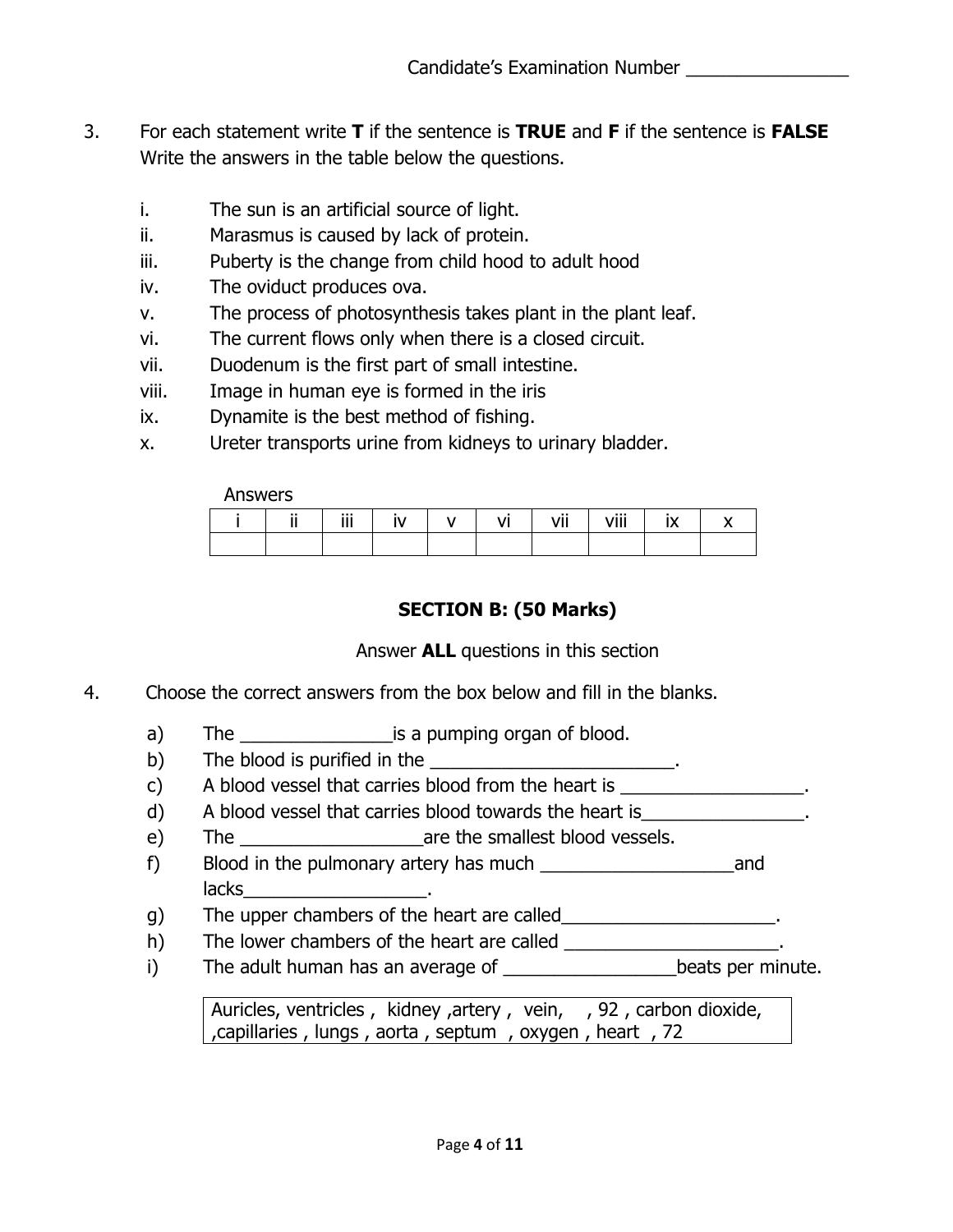| 5. | a)            |                         | Define the terms:                              |                                                                                                                                     |
|----|---------------|-------------------------|------------------------------------------------|-------------------------------------------------------------------------------------------------------------------------------------|
|    |               | i)                      | Air                                            | <u> 1980 - Johann John Stone, markin fan it fjort fan it fjort fan it fjort fan it fjort fan it fjort fan it fjort f</u>            |
|    |               | ii)                     |                                                |                                                                                                                                     |
|    | b)            |                         | The gas which is used in breathing in human is | ,我们也不能在这里的时候,我们也不能在这里的时候,我们也不能不能在这里的时候,我们也不能会不能会不能会不能会不能会不能会不能会。                                                                    |
|    | $\mathsf{c})$ |                         |                                                | i) Fill in the amount of the composition of the given gases in air                                                                  |
|    |               |                         | Gas                                            | Composition in air                                                                                                                  |
|    |               | Nitrogen                |                                                |                                                                                                                                     |
|    |               |                         | Carbon dioxide                                 |                                                                                                                                     |
|    |               |                         | Rare gases                                     |                                                                                                                                     |
|    |               | $\mathsf{ii}$ )<br>iii) |                                                | The gas which is missing in the table is _____________________.<br>The gas which is used to put off the fire is __________________. |
| 6. | a)            |                         |                                                | Mention the two (2) main parts of the nervous system.                                                                               |
|    |               | i)                      |                                                | <u> 1980 - Johann Barn, mars and de Brasilian (b. 1980)</u>                                                                         |
|    |               | ii)                     |                                                |                                                                                                                                     |
|    | b)            |                         | List two (2) functions of the brain.           |                                                                                                                                     |
|    |               | i)                      |                                                | <u> 1989 - Johann Barbara, martin amerikan ba</u>                                                                                   |
|    |               |                         |                                                |                                                                                                                                     |
|    |               | ii)                     |                                                |                                                                                                                                     |
|    |               |                         |                                                |                                                                                                                                     |
|    |               |                         |                                                |                                                                                                                                     |
|    |               |                         |                                                |                                                                                                                                     |
|    |               |                         |                                                |                                                                                                                                     |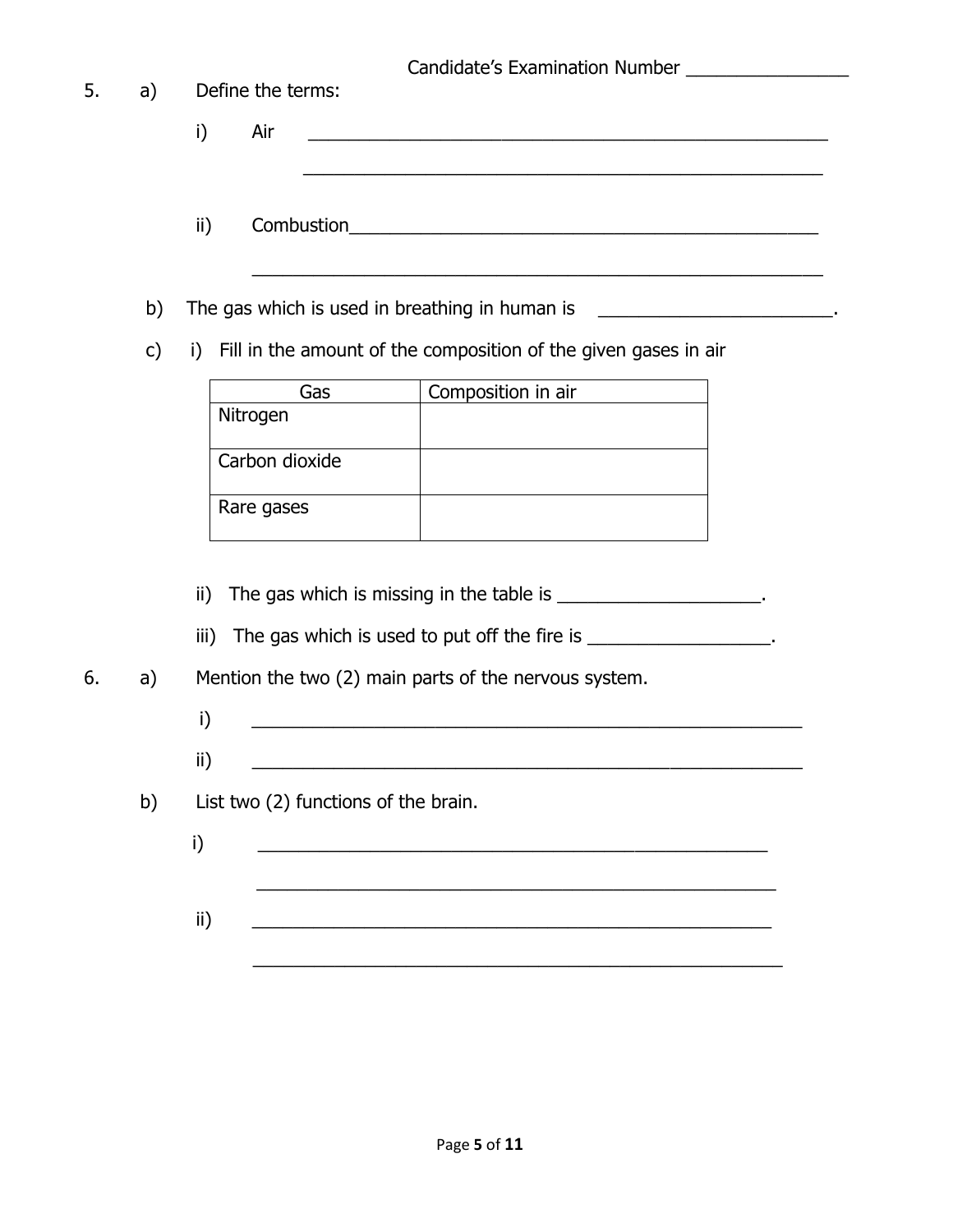### Candidate's Examination Number \_\_\_\_\_\_\_\_\_\_\_\_\_\_\_\_

c) Draw the structure of the human brain. On it show

Fore brain , hind brain , mid brain and spinal cord

7. a) What are aquatic animals?

b) In the given aquatic animals, fill in the table below the ones with backbone and without backbone.

\_\_\_\_\_\_\_\_\_\_\_\_\_\_\_\_\_\_\_\_\_\_\_\_\_\_\_\_\_\_\_\_\_\_\_\_\_\_\_\_\_\_\_\_\_\_\_\_\_\_\_\_\_\_\_\_\_

\_\_\_\_\_\_\_\_\_\_\_\_\_\_\_\_\_\_\_\_\_\_\_\_\_\_\_\_\_\_\_\_\_\_\_\_\_\_\_\_\_\_\_\_\_\_\_\_\_\_\_\_\_\_\_\_\_

Turtle, crab, whale, dolphin, shark, octopus

| With backbone | Without backbone |
|---------------|------------------|
|               |                  |
|               |                  |
|               |                  |
|               |                  |
|               |                  |
|               |                  |

- c) List four (4) economic importances of aquatic animals
	- i) \_\_\_\_\_\_\_\_\_\_\_\_\_\_\_\_\_\_\_\_\_\_\_\_\_\_\_\_\_\_\_\_\_\_\_\_\_\_\_\_\_\_\_\_\_\_\_\_\_\_\_\_\_\_\_ ii) \_\_\_\_\_\_\_\_\_\_\_\_\_\_\_\_\_\_\_\_\_\_\_\_\_\_\_\_\_\_\_\_\_\_\_\_\_\_\_\_\_\_\_\_\_\_\_\_\_\_\_\_\_\_\_ iii) \_\_\_\_\_\_\_\_\_\_\_\_\_\_\_\_\_\_\_\_\_\_\_\_\_\_\_\_\_\_\_\_\_\_\_\_\_\_\_\_\_\_\_\_\_\_\_\_\_\_\_\_\_\_\_  $iv)$   $\qquad \qquad \overline{\qquad \qquad }$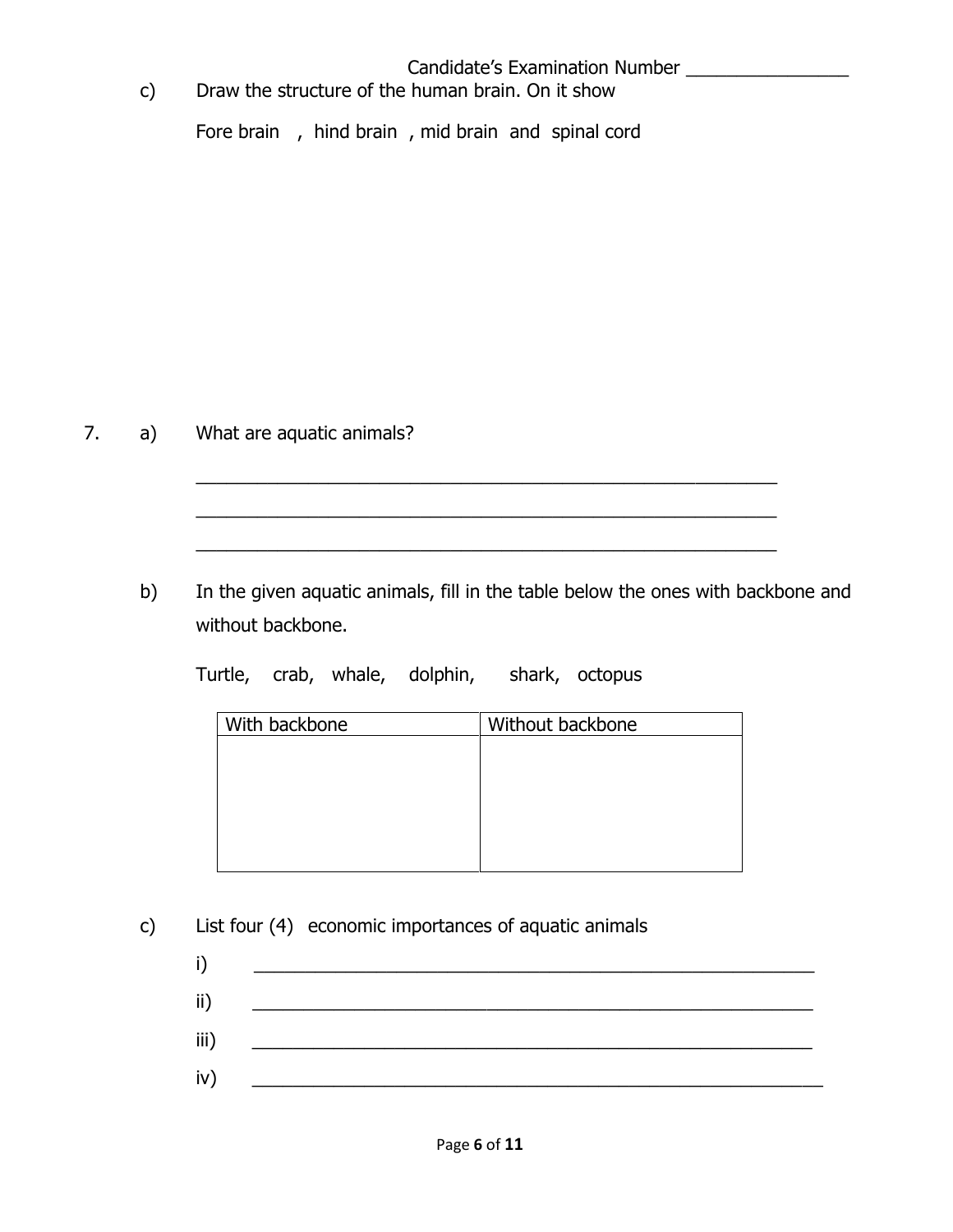### 8. a) What is germination?

- $\overline{a_1}$  , and the set of the set of the set of the set of the set of the set of the set of the set of the set of the set of the set of the set of the set of the set of the set of the set of the set of the set of the se  $\overline{a_1}$  , and the set of the set of the set of the set of the set of the set of the set of the set of the set of the set of the set of the set of the set of the set of the set of the set of the set of the set of the se  $\overline{a_1}$  , and the set of the set of the set of the set of the set of the set of the set of the set of the set of the set of the set of the set of the set of the set of the set of the set of the set of the set of the se b) Identify the type of germination in the following seeds. Fill the answers in the table below. bean, maize, pea, groundnut , rice , millet, mango, orange Seeds of epigeal germination  $\vert$  Seeds of hypogeal germination
	- c) Write in the table below a difference between epigeal germination and hypogeal germination.

| Epigeal germination | Hypogeal germination |
|---------------------|----------------------|
|                     |                      |
|                     |                      |

9. a) Draw the two (2) types of lenses

- b) Identify the part of the eye below which is described in the following:
	- i) It is made of elastic tissue. It constricts or dilates \_\_\_\_\_\_\_\_\_\_\_\_\_\_\_\_.
	- ii) A small dark opening in the centre of the iris muscles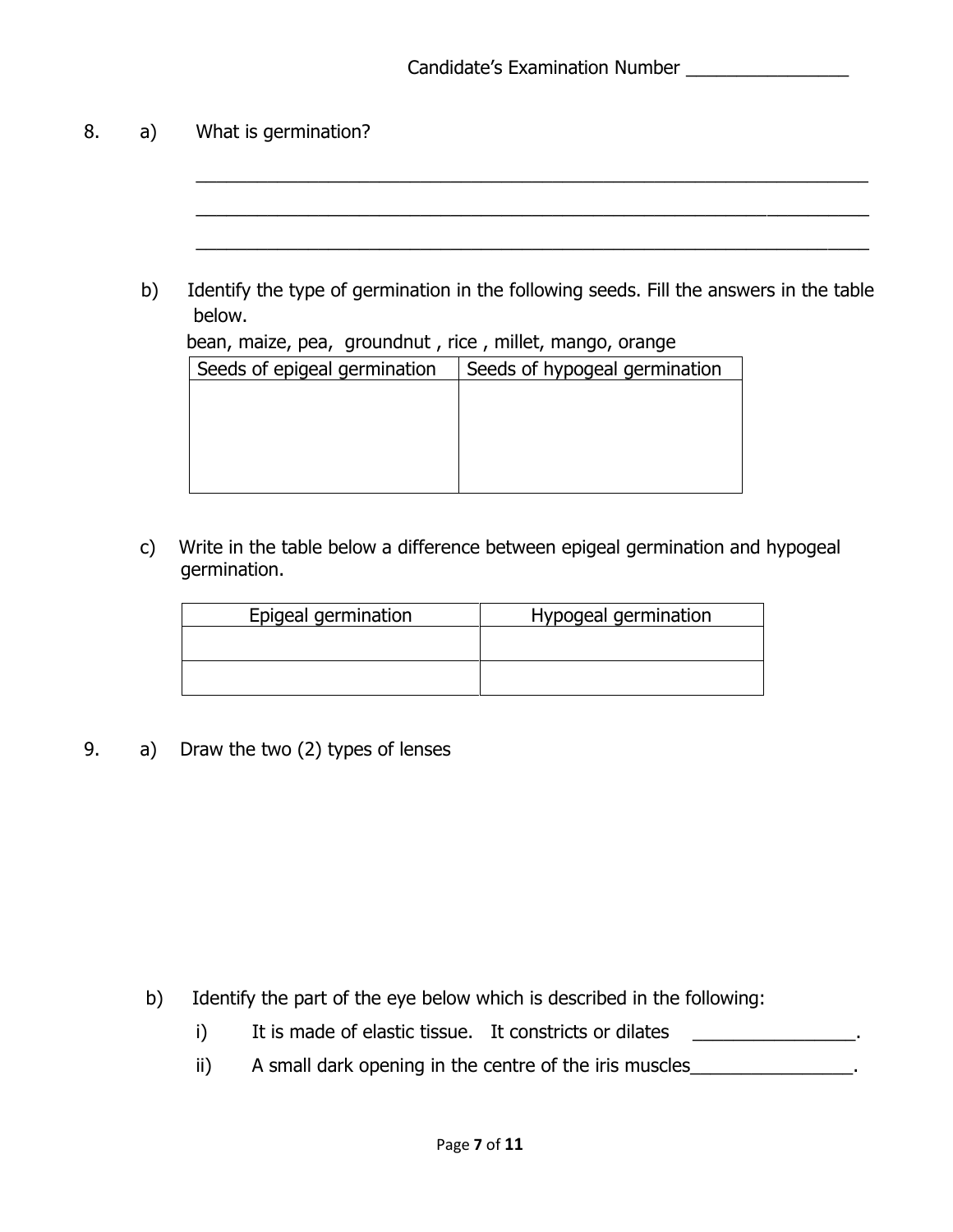- iii) It is made of transparent fluid that fills the first chamber\_\_\_\_\_\_\_\_\_\_\_\_\_\_.
- iv) It is a transparent outer part of the eye ( cornea, pupil, iris, aqueous humour, lens )

# **SECTION C: (20 Marks)**

Answer any **two (2)** questions

10. a) what is pressure?

b) The diagram below shows the effect of height in pressure, study it and then answer the questions.

\_\_\_\_\_\_\_\_\_\_\_\_\_\_\_\_\_\_\_\_\_\_\_\_\_\_\_\_\_\_\_\_\_\_\_\_\_\_\_\_\_\_\_\_\_\_\_\_\_\_\_\_\_\_\_\_\_\_\_\_\_\_\_\_\_\_\_\_

\_\_\_\_\_\_\_\_\_\_\_\_\_\_\_\_\_\_\_\_\_\_\_\_\_\_\_\_\_\_\_\_\_\_\_\_\_\_\_\_\_\_\_\_\_\_\_\_\_\_\_\_\_\_\_\_\_\_\_\_\_\_\_\_\_\_\_\_

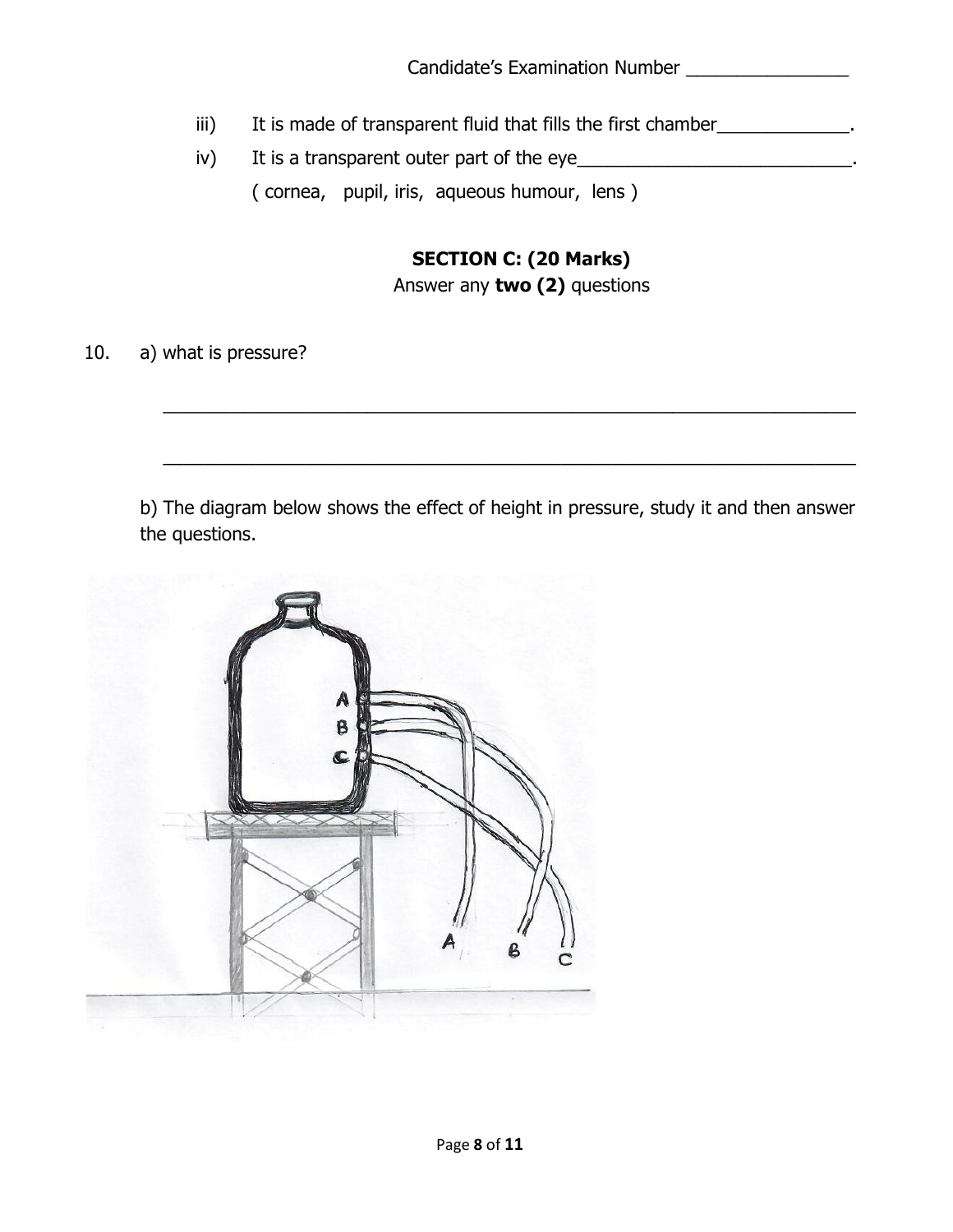|    | i) The hole which sends the longest jet from the tank is __________________.                                        |
|----|---------------------------------------------------------------------------------------------------------------------|
|    |                                                                                                                     |
|    | iii) The hole which sends the shortest jet from the tank is ______________.                                         |
|    |                                                                                                                     |
|    | v) Outline two (2) applications of pressure in water.                                                               |
|    | <u> 1993 - 1994 - 1995 - 1996 - 1997 - 1998 - 1999 - 1999 - 1999 - 1999 - 1999 - 1999 - 1999 - 1999 - 1999 - 19</u> |
|    |                                                                                                                     |
|    | vi) Why is the supplying water tanks placed above the ground level?                                                 |
|    |                                                                                                                     |
|    |                                                                                                                     |
|    | Draw the longitudinal section of a flower, on it show the following                                                 |
| i. | Stigma ii. Style iii. Ovary iv. Anther v. Petal                                                                     |

vi. Sepal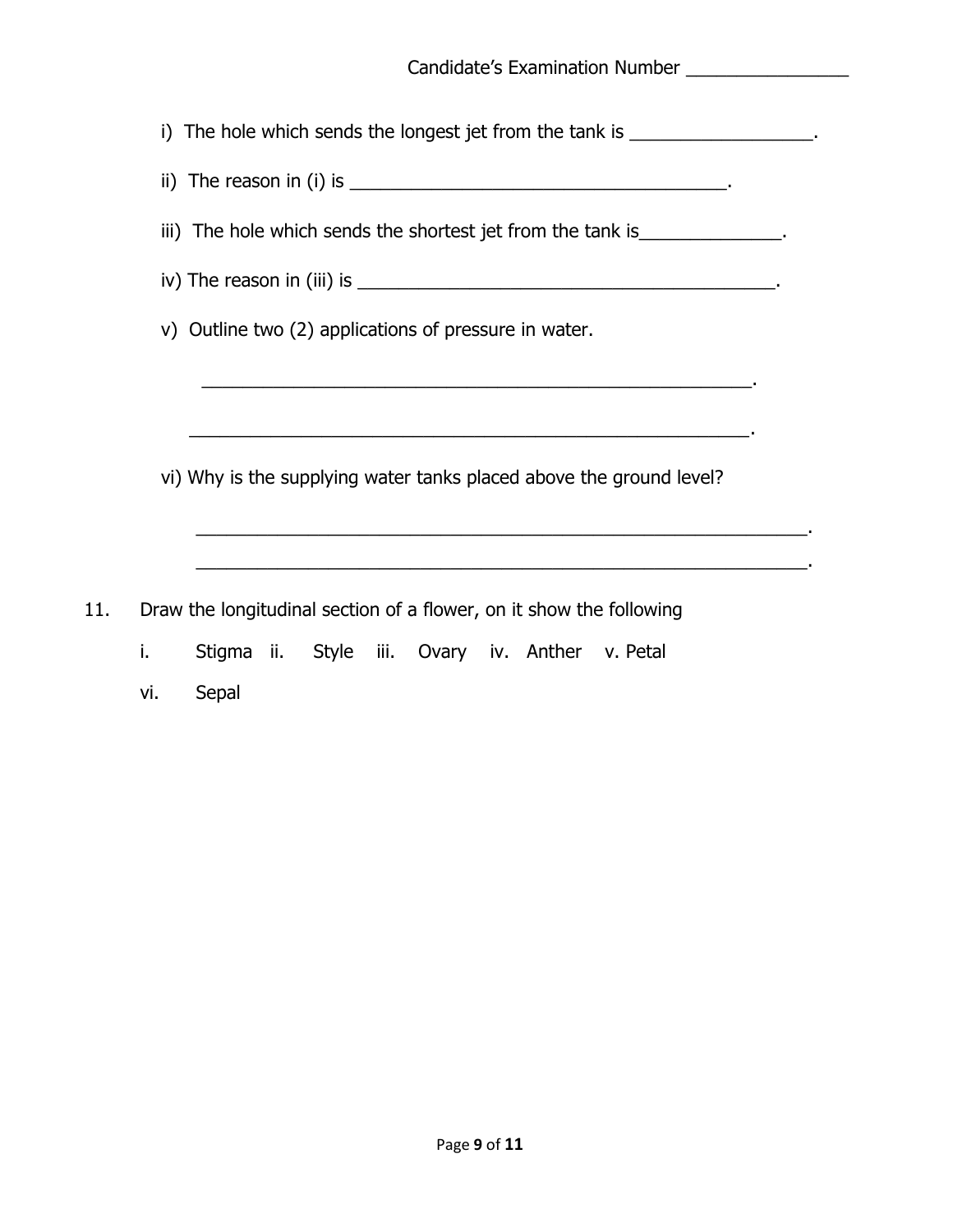a) What is electricity?  $b)$ Study the pictures of electrical devices below. Write the symbols used in these pictures.

 $\sf B$ 





12.





 $\mathsf{C}$ 



 $\mathsf D$